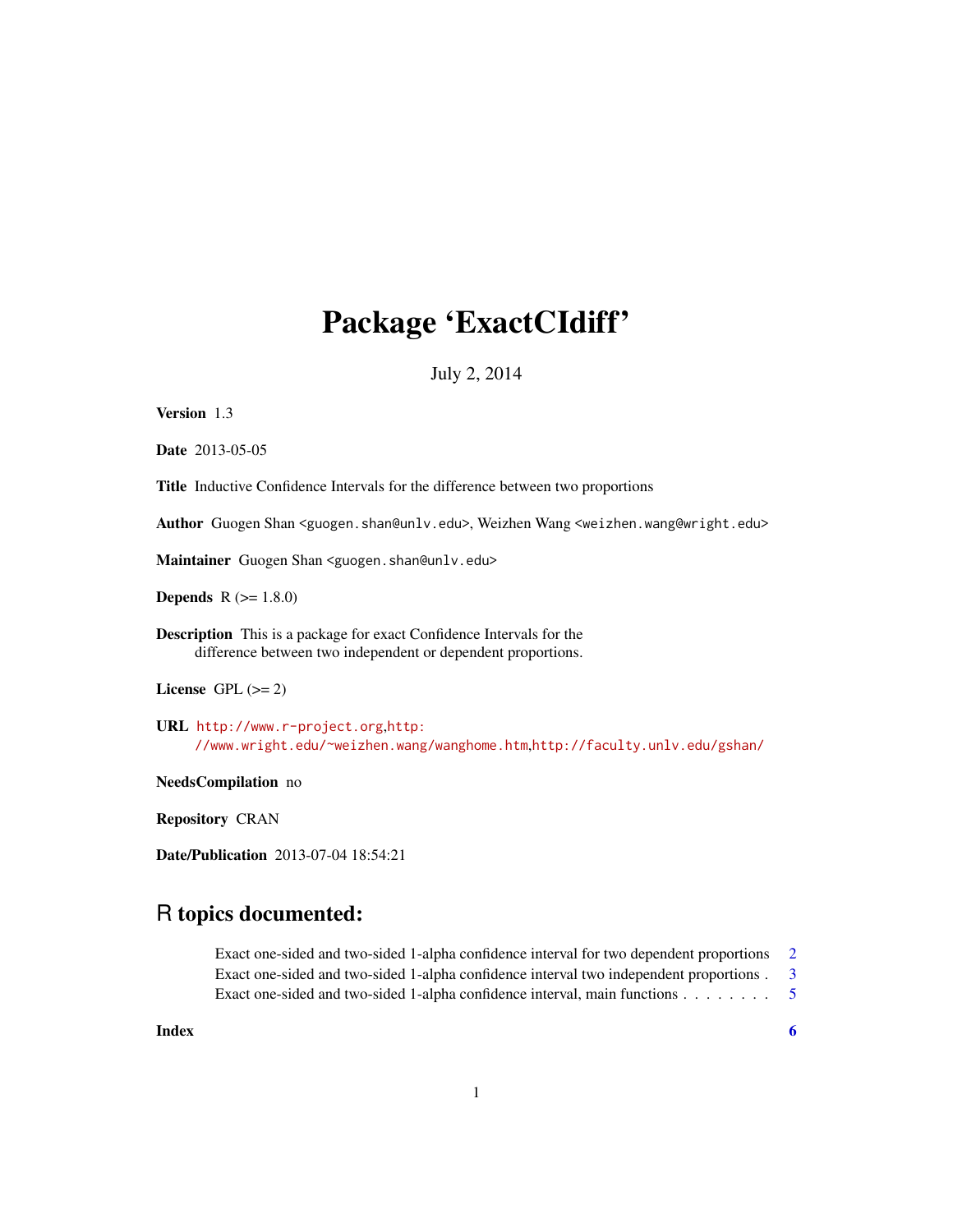<span id="page-1-0"></span>Exact one-sided and two-sided 1-alpha confidence interval for two dependent proportions *Inductive confidence intervals for the difference between two proportions*

#### Description

Three exact confidence intervals (two-sided, smallest lower one-sided and smallest upper one-sided) of level 1-alpha are constructed for p1-p2, the difference of two dependent proportions.

A random vector  $(n11, n12, n21, n22)$  follows multinomial(N, p11,p12,p21,p22) where N=n11+n12+n21+n22, and p1-p2=(p11+p12)-(p11+p21)=p12-p21. Let t=n11+n22. Intervals [L(n12,t,n21),1], [-1,U(n12,t,n21)] and  $[L(n12,t,n21),U(n12,t,n21)]$  are of interest.

This package can be used to calculate these intervals using an inductive method developed by Wang (2012).

#### Usage

PairedCI(n12,t,n21,conf.level,CItype,precision,grid.one,grid.two)

#### Arguments

| n12        | the number of subjects in the paired study who have success from the treatment<br>and failure from the control                                                                                       |
|------------|------------------------------------------------------------------------------------------------------------------------------------------------------------------------------------------------------|
| t          | the number of subjects in the paired study who have the same results from the<br>treatment and control, $t=n11+n22$                                                                                  |
| n21        | the number of subjects in the paired study who have success from the contol and<br>failure from the treatment                                                                                        |
| conf.level | Confience level, 95% is the default value.                                                                                                                                                           |
| CItype     | c("Lower","Upper","Two.sided"), lower one-sided confidence interval [L,1], up-<br>per one-sided confidence interval [-1,U], two-sided confidence interval [L,U],<br>"Two sided" is the default value |
| precision  | Precision of the confidence interval, default is 0.00001 rounded to 5 decimals                                                                                                                       |
| grid.one   | two-step grid search algorithm is used. grid.one is the number of points for<br>searching the global maximum of the tail probability in the first step. 30 is the<br>default value                   |
| grid.two   | grid two is the number of points for searching the global maximum of the tail<br>probability in the second step. 20 is the default value                                                             |

#### Details

An inductive construction is carried out to obtain one-sided interval. At each step we rank sample point by its potential confidence interval and then select the one with the shortest interval. The difference of the two proportions is the parameter of interest. There is a nuisance parameter in the tail probability (Eq (8) in Wang 2012). The nuisance parameter is eliminated by the maximization originally proposed by Buehler (1957). A two-step grid search algorithm is applied to find the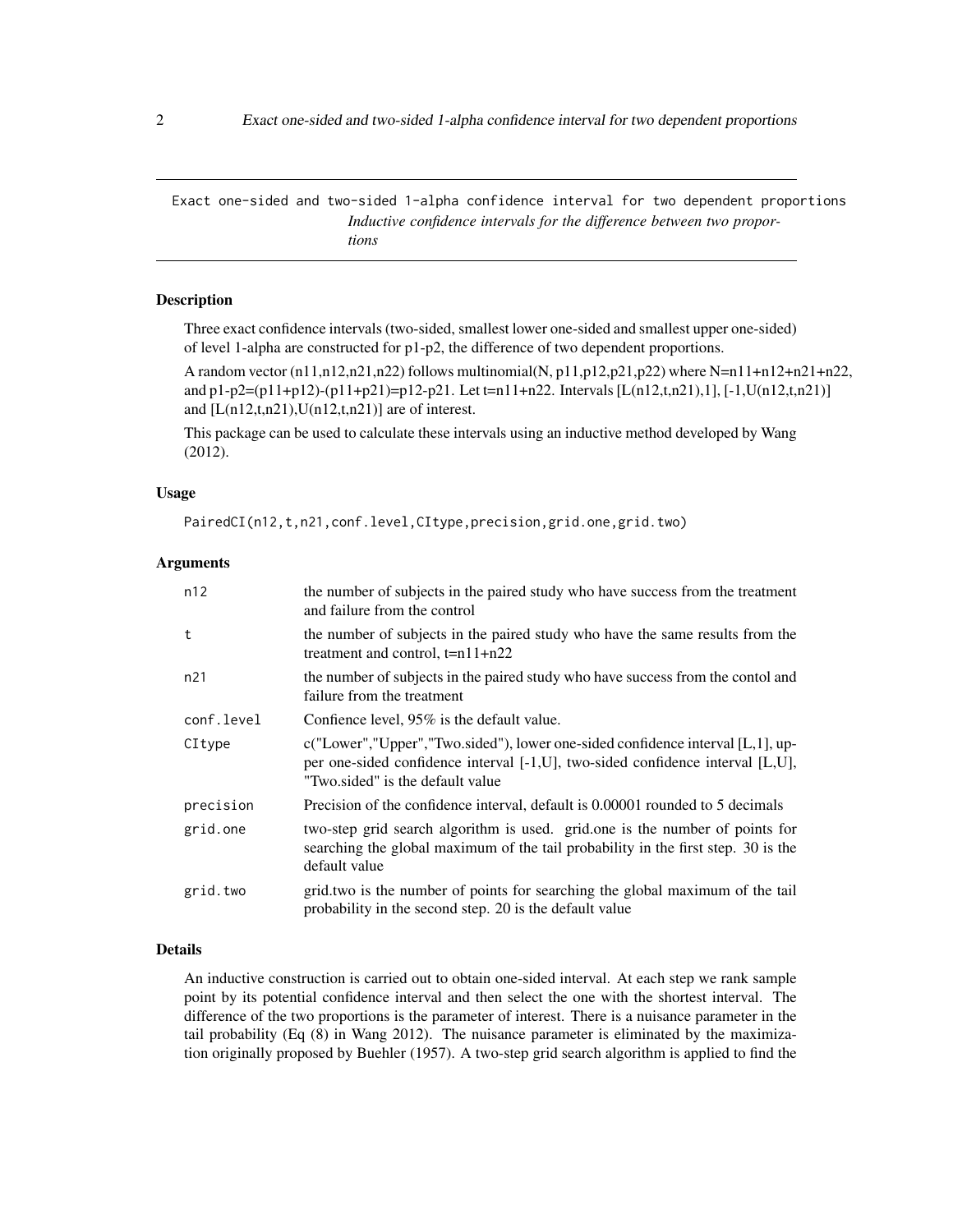<span id="page-2-0"></span>maximum. The first step is to roughly identify a neighbor area of the global maximization of the tail probability, more points used more accurate results achieved. We recommend to use grid.one at least 30 to have accurate confidence intervals. The second step is to search for maximum within that smaller neighbor area, and grid.two should be at least 20. We find that this two-step grid search algorithm works much more accurate and efficient than the traditional one-step grid search algorithm. 1-alpha two-sided interval is equal to the intersection of two 1-alpha/2 one-sided intervals.

Details and more examples see: http://www.wright.edu/~weizhen.wang/software/ExactTwoProp/examples.pdf

#### Value

PairedCI gives the estimate of (p1-p2), which is  $(n12/-n21)/(n12+t+n21)$ , and the exact confidence interval.

#### Author(s)

Guogen Shan<Guogen.Shan@unlv.edu>, and Weizhen Wang<weizhen.wang@wright.edu>

#### References

Wang, W. (2012). An inductive order construction for the difference of two dependent proportions. Statistical and Probability Letters, 82, 1623–1628.

Buehler, R. (1957). Confidence intervals for the porduct of two binomial parameters. JASA, 52, 482–493.

#### Examples

```
#lower one-sided confidence intervals in Table 1 of Wang 2012
PairedCI(3,1,0,conf.level=0.95,CItype="Lower")
PairedCI(2,0,2,conf.level=0.95,CItype="Lower")
```
#Upper one-sided confidence intervals for the difference of two dependent proportions PairedCI(3,1,0,CItype="Upper",conf.level=0.95) PairedCI(1,1,2,CItype="Upper",conf.level=0.9,grid.one=40,grid.two=25)

```
#Two-sided 90% confidence intervals
PairedCI(3,1,0,CItype='Two.sided',conf.level=0.9)
```
Exact one-sided and two-sided 1-alpha confidence interval two independent proportions *Inductive confidence intervals for the difference between two proportions*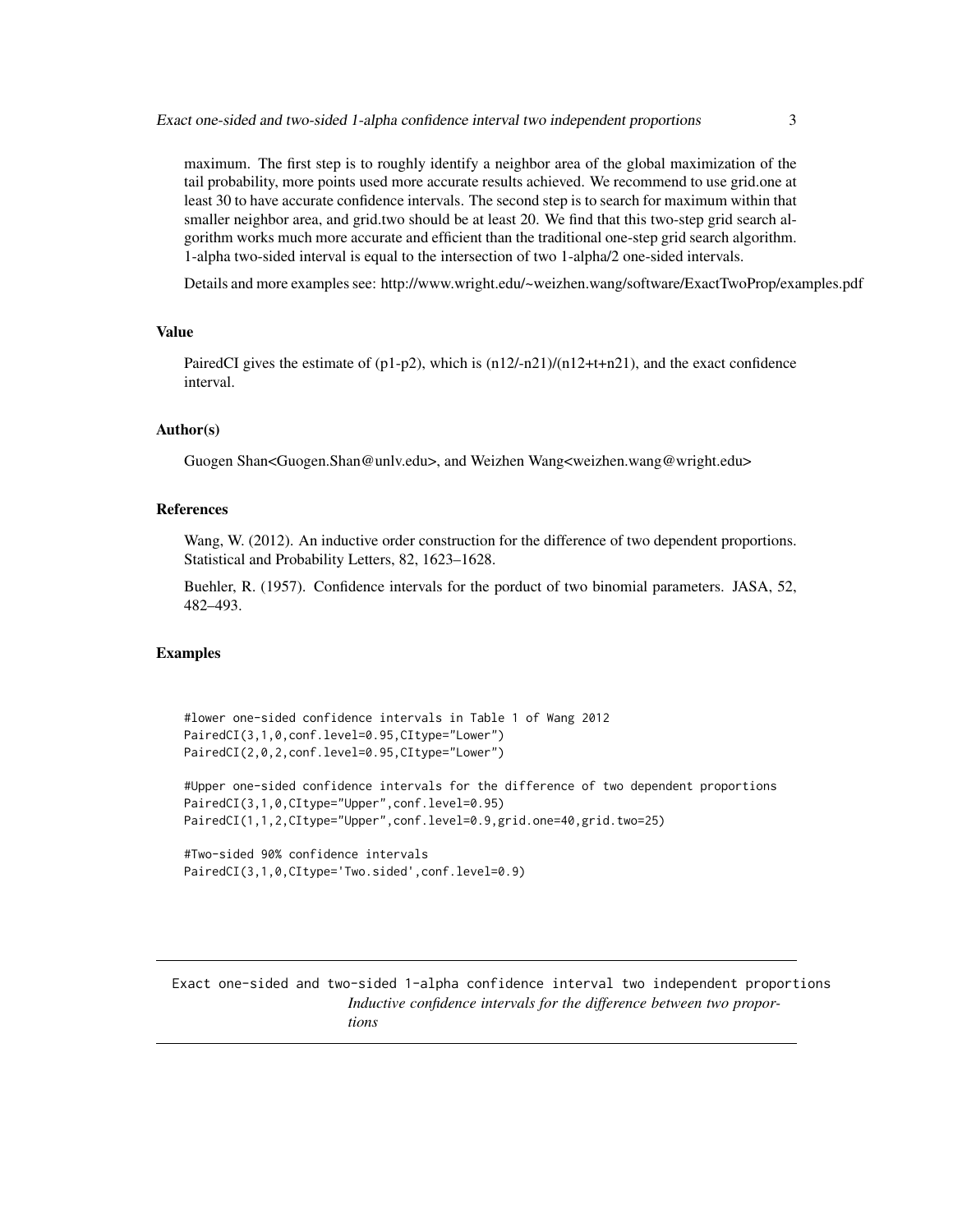#### Description

Three exact confidence intervals (two-sided, smallest lower one-sided and smallest upper one-sided) of level 1-alpha are constructed for p1-p2, the difference of two independent proportions.

X follows Binomial(n1,p1), Y follows Binomial(n2,p2) and X and Y are independent. Intervals  $[L(X, Y), 1], [-1, U(X, Y)]$  and  $[L(X, Y), U(X, Y)]$  are of interest.

This package can be used to calculate these intervals using an inductive method developed by Wang (2010).

#### Usage

BinomCI(n1,n2,x,y,conf.level,CItype,precision,grid.one,grid.two)

#### Arguments

| n1         | the number of trials in the first group in the parallel two-arm study                                                                                                                                             |
|------------|-------------------------------------------------------------------------------------------------------------------------------------------------------------------------------------------------------------------|
| n2         | the number of trials in the second group in the parallel two-arm study                                                                                                                                            |
| X          | the number of successes from the first group in the parallel two-arm study                                                                                                                                        |
| y          | the number of successes from the second group in the parallel two-arm study                                                                                                                                       |
| conf.level | Confience level, 95% is the default value.                                                                                                                                                                        |
| CItype     | $c("Lower", "Upper", "Two-sided"), lower one-sided confidence interval [L, 1], up-$<br>per one-sided confidence interval $[-1, U]$ , two-sided confidence interval $[L, U]$ ,<br>"Two.sided" is the default value |
| precision  | Precision of the confidence interval, default is 0.00001 rounded to 5 decimals                                                                                                                                    |
| grid.one   | two-step grid search algorithm is used. grid.one is the number of points for<br>searching the global maximum of the tail probability in the first step. 30 is the<br>default value                                |
| grid.two   | grid.two is the number of points for searching the global maximum of the tail<br>probability in the second step. 20 is the default value                                                                          |

#### Details

An inductive construction is carried out to obtain one-sided interval. At each step we rank sample point by its potential confidence interval and then select the one with the shortest interval. The difference of the two proportions is the parameter of interest. There is a nuisance parameter in the tail probability (Eq (6) in Wang 2010). The nuisance parameter is eliminated by the maximization originally proposed by Buehler (1957). A two-step grid search algorithm is applied to find the maximum. The first step is to roughly identify a neighbor area of the global maximization of the tail probability, more points used more accurate results achieved. We recommend to use grid.one at least 30 to have accurate confidence intervals. The second step is to search for maximum within that smaller neighbor area, and grid.two should be at least 20. We find that this two-step grid search algorithm works much more accurate and efficient than the traditional one-step grid search algorithm. 1-alpha two-sided interval is equal to the intersection of two 1-alpha/2 one-sided intervals.

Details and more examples see: http://www.wright.edu/~weizhen.wang/software/ExactTwoProp/examples.pdf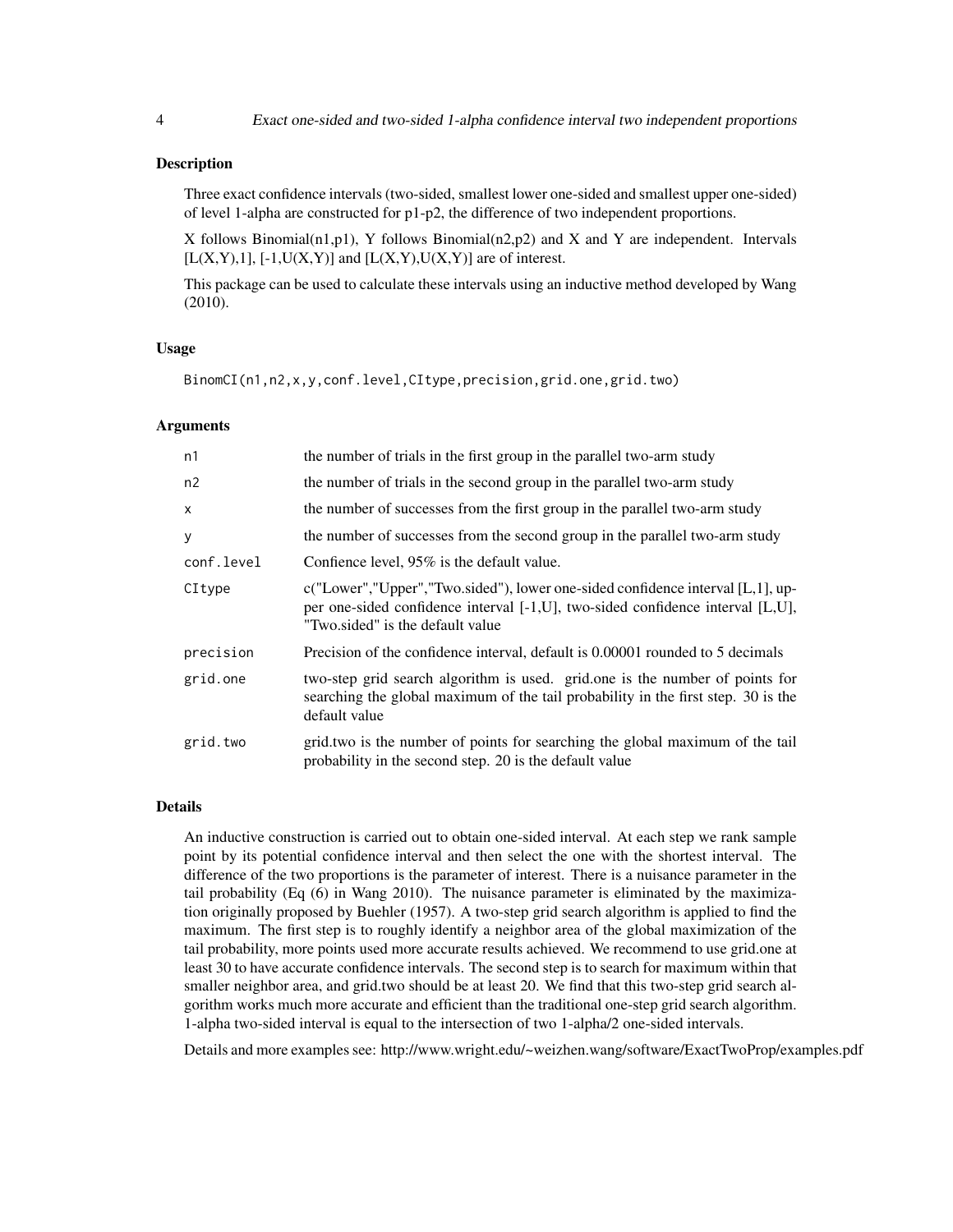#### <span id="page-4-0"></span>Value

BinomCI gives the estimate of  $(p1-p2)$ , which is  $x/n1-y/n2$ , and the exact confidence interval.

#### Author(s)

Guogen Shan<Guogen.Shan@unlv.edu>, and Weizhen Wang<weizhen.wang@wright.edu>

#### References

Wang, W. (2010). On construction of the smallest one-sided confidence interval for the difference of two proportions. The Annals of Statistics, 38, 1227–1243.

Buehler, R. (1957). Confidence intervals for the porduct of two binomial parameters. JASA, 52, 482–493.

#### Examples

```
#lower one-sided confidence interval with n1=4,n2=1,x=2,and y=0 in Wang 2010
BinomCI(4,1,2,0,CItype="Lower")
```
#Upper one-sided confidence interval with n1=4,n2=1,x=2,and y=0. BinomCI(4,1,2,0,CItype="Upper")

```
#Two-sided 90% confidence intervals
BinomCI(5,5,4,2,conf.level=0.9,CItype='Two.sided')
```
Exact one-sided and two-sided 1-alpha confidence interval, main functions *Inductive confidence intervals for the difference between two proportions*

#### Description

The function BinomialCIone and PairedCIone are the called functions for the main function BinomCI and PairedCI, respectively.